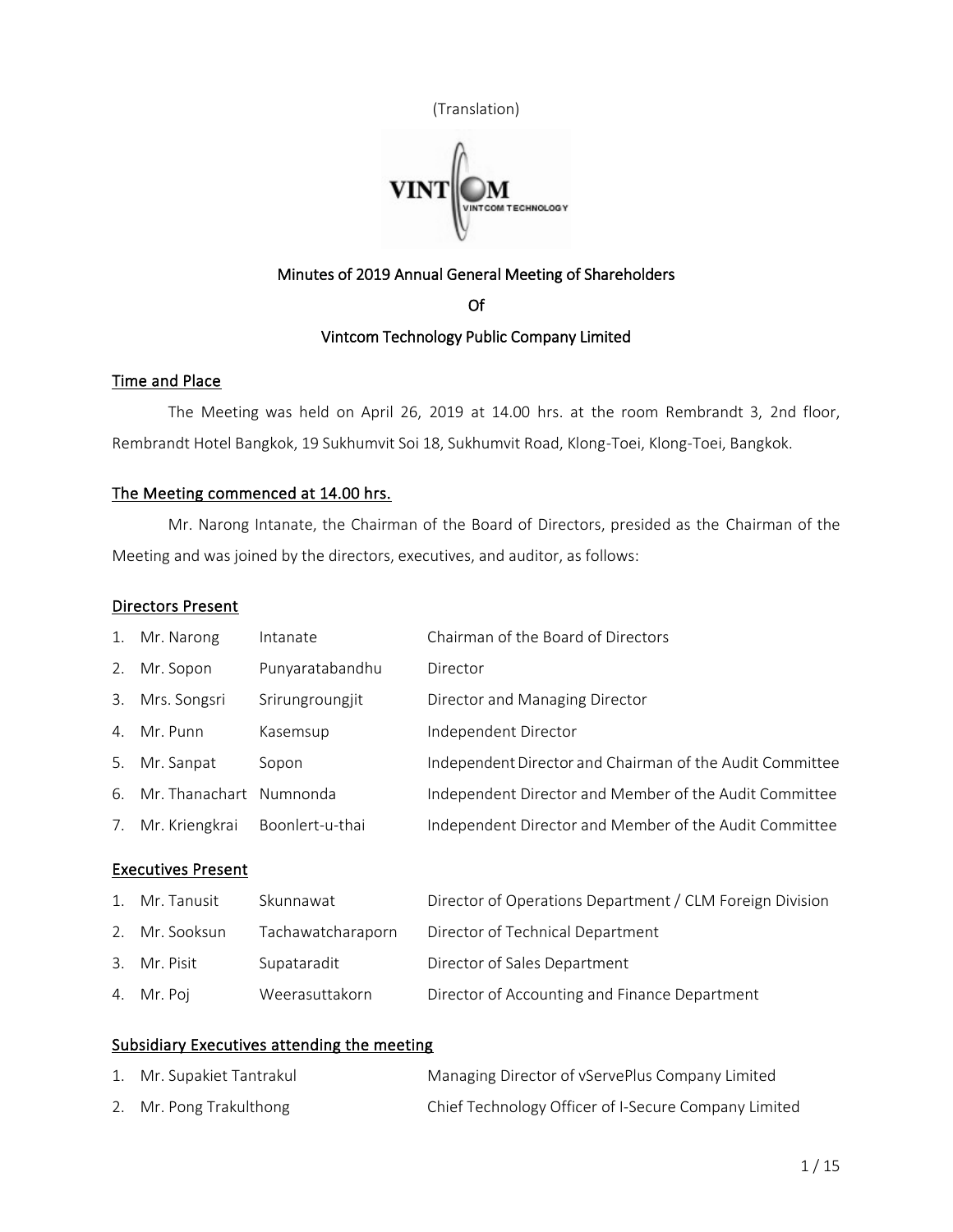# Auditor

### Company Secretary

Mr. Thanapol Narasetsataporn

Mr. Pisit Supataradit, who was assigned as the Moderator of the Meeting, welcomed all shareholders who attended the Meeting. He informed the Meeting that the Notice calling for this Meeting had been published on web sites of the Stock Exchange of Thailand and the Company since March 29, 2019. He addressed that the record date of March 14, 2019 on which the shareholders were entitled to attend and vote at this Meeting showed that that there were 1,463 shareholders.

As this Meeting, there were 39 shareholders attending in person or by proxy, representing 221,574,901 shares or 73.8583 % of the total issued shares. The quorum was hence constituted in accordance with the law and the Company's Articles of Association. Mr. Narong Intanate, the Chairman of the Meeting, was invited to open the Meeting.

Mr. Narong Intanate, as Chairman of the Meeting ("Chairman"), declared the Meeting to begin and then requested Mr. Pisit Supataradit to proceed with the Meeting.

Mr. Pisit Supataradit informed the Meeting of the rules, regulations, and procedures pertaining to this Meeting as follows:

The Meeting would follow the agenda specified in the Notice of the Meeting (eight agenda items). Prior to passing a resolution for each agenda item, the shareholders would be given an opportunity to inquire or express their opinions. Those who wished to do so should raise hands; then when permission granted by the Chairman, the shareholder must announce his/her name before addressing matters. Moreover, to comply with the principles of good corporate governance, all shareholders and proxies were requested to submit their ballots to the Company's officers upon adjournment of the Meeting so that the ballots would be retained as supplementary documents. The details, procedures, rules, and regulations of the Meeting were as follows:

Each shareholder would be entitled to one vote per share, be it a vote of approval, disapproval, or abstention. The resolution or approval of any agenda item would be passed by the majority of votes of shareholders presented and entitled to vote at the Meeting, unless otherwise stated in the Company's Articles of Association or prescribed by law.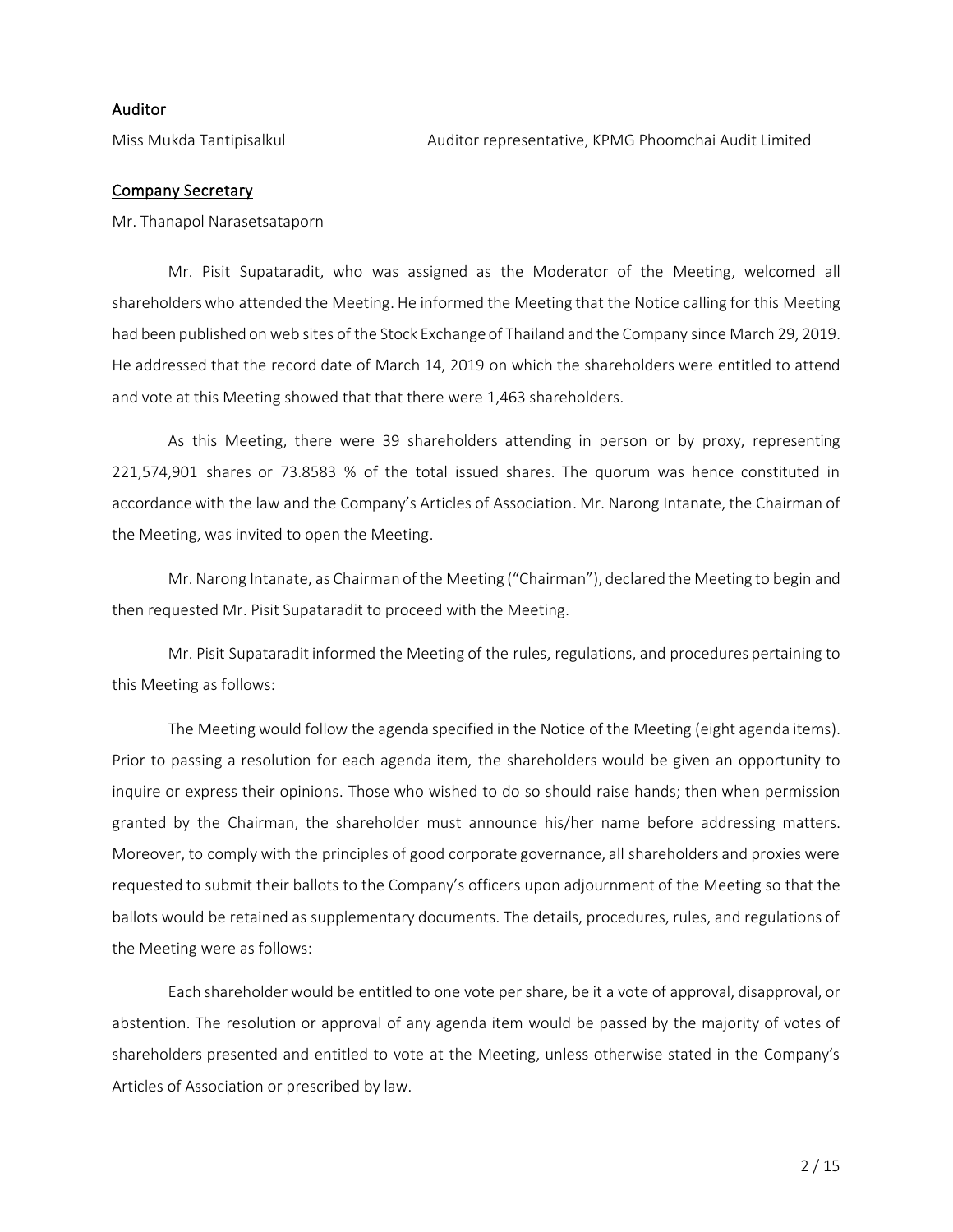To facilitate the Meeting, a barcode system was used in vote counting. In casting votes, the shareholders disapproving of or abstaining from voting were required to cast their votes by marking the ballots with their signatures affixed thereon, then raise hands and submit the ballots to the Company's officers. Shareholders who did not raise hands or submit their ballots, would be deemed to have casted approval votes, and shareholders approving the agenda item would not need to mark their ballots. In vote counting, the Company would deduct the disapproval and abstention votes from the total number of votes of shareholders presented and entitled to vote. An exception applied to Agenda Item 4, the election of directors to replace the retiring directors, whereby shareholders would be required to cast their votes for each candidate to comply with the good corporate governance policy. Regarding such agenda item, all shareholders must mark, sign, and submit their ballots to the Company's officers, regardless whether approval, disapproval, or abstention votes. Shareholders who did not submit their ballots for this agenda item would be deemed as abstaining from voting.

A ballot was considered invalid if: 1) more than one choices or none of the choices were marked in the ballot; 2) it contained any changes/words crossed out without a signature affixed; or 3) the ballot was marked with a pencil.

In the event that a shareholder or a proxy holder arrived after completion of any agenda items, such shareholder or proxy holder might register and attend the Meeting but would only be eligible to vote on the remaining agenda items.

The Company had appointed Quidlab Company Limited to handle vote counting. Moreover, to ensure transparency and conformance with good corporate governance practice, the Company had invited shareholders to witness the counting of votes. One shareholderthen volunteered to act as witnesses during the vote counting process.

With respect to each agenda item of this Meeting, the resolution would be passed by the majority of votes of shareholders presented and entitled to vote at the Meeting. Exceptions applied to Agenda Item 2 (Acknowledgement of the Company's operating performance), which did not require a resolution, Agenda Item 5, for which resolution must be passed by the votes of no less than two-thirds of shareholders presented and entitled to vote, and Agenda Item 8, which would depend on the matters to be proposed by the shareholders.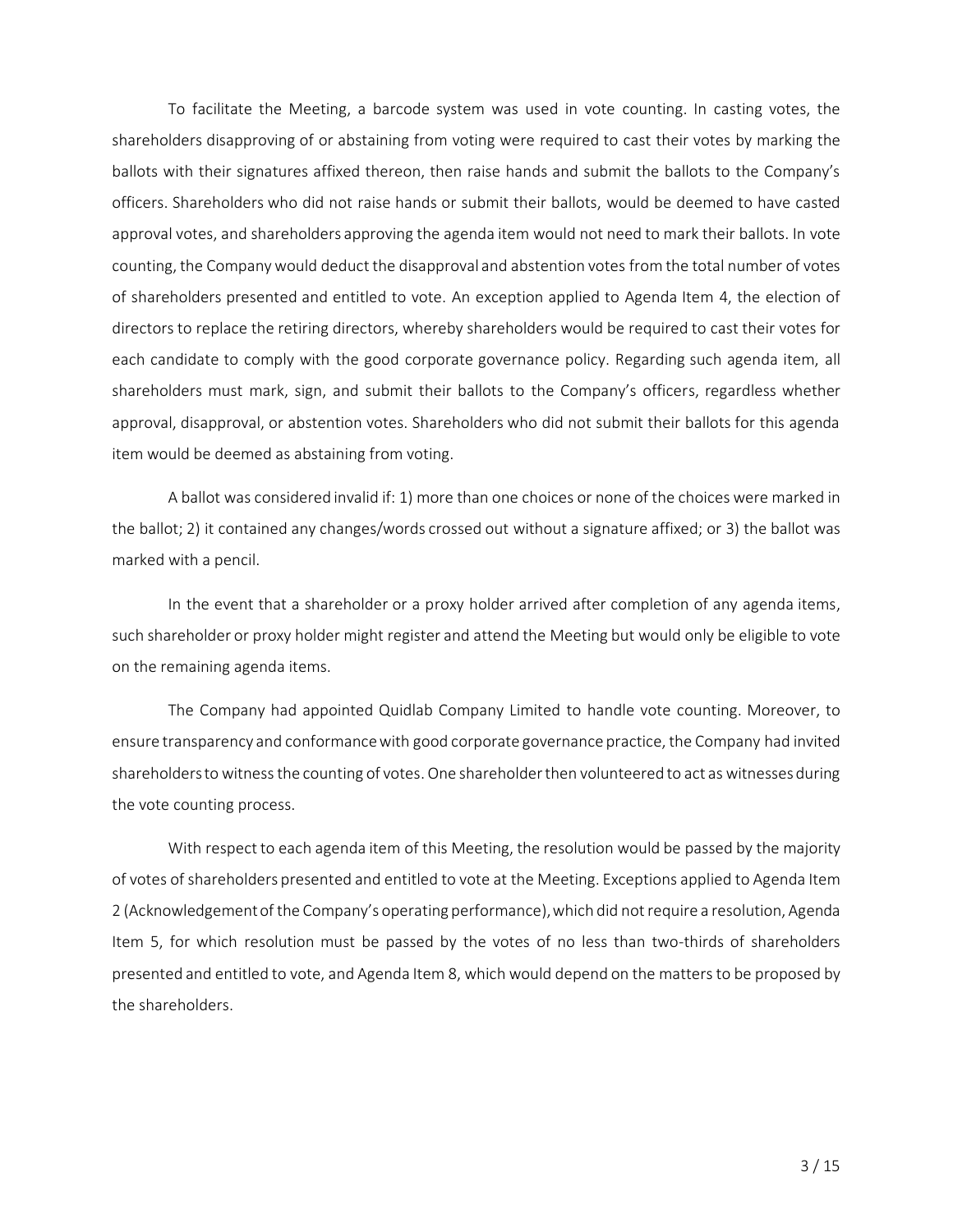The voting result would be informed to the Meeting upon completion of vote counting. In the event that some agenda items required longer vote counting time, the next agenda items would be proceeded, and the voting result of such preceding agenda would be announced later.

Mr. Pisit Supataradit then offered an opportunity for shareholders to make inquiries or express opinions.

There were no inquiries or opinions raised by the shareholders.

The Meeting was thus requested to consider the agenda items, as follows:

# Agenda Item 1 To consider and adopt the Minutes of the Extraordinary General Meeting of Shareholders No.1/2018

The Chairman requested to the Meeting to consider and adopt the Minutes of the Extraordinary General Meeting of Shareholders No.1/2018, held on October 12, 2018, copies of which were at Attachments 1 which had been circulated to all shareholders together with the Notice of the Meeting.

The Chairman asked whether shareholders had any inquiries or comments.

No shareholder had inquiries or comments.

Mr. Pisit Supataradit informed the Meeting that the resolution for this agenda item must be passed by the majority of votes of shareholders presented and entitled to vote. Shareholders disapproving of or abstained from voting were requested to cast their votes on the ballots with their signatures affixed, then raise hands and submit their ballots to the Company's officers.

The Meeting considered the agenda item and voted as follows:

| <b>Shareholders</b> | Number of Votes<br>$(1 \text{Share} = 1 \text{Vote})$ | Percentage of Total Number of<br><b>Shares of Shareholders</b><br><b>Presented and Voted</b> |
|---------------------|-------------------------------------------------------|----------------------------------------------------------------------------------------------|
| Approved            | 221,579,901                                           | 100                                                                                          |
| Disapproved         |                                                       |                                                                                              |
| Abstained           |                                                       |                                                                                              |
| Void                |                                                       |                                                                                              |
| Total               | 221,579,901                                           | 100                                                                                          |

Remark: While this agenda item was being considered, 1 additional shareholder, representing a total of 5,000 shares, attended the Meeting.

4 / 15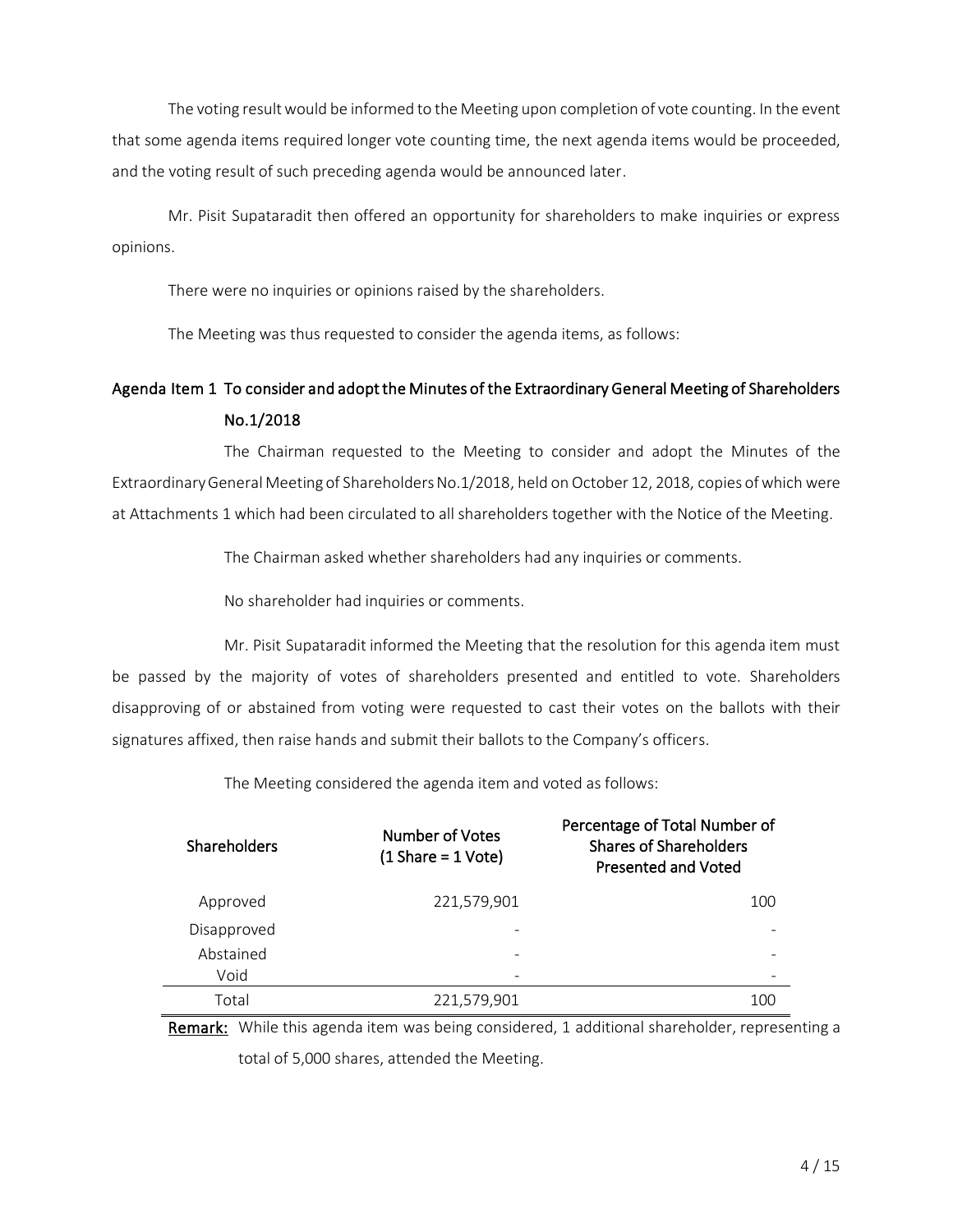Resolution: The Meeting passed a resolution to adopt the Minutes of the Extraordinary General Meeting of Shareholders No.1/2018 by the majority of votes of shareholders presented and entitled to vote.

#### Agenda Item 2 To acknowledge the results of operations of the Company for the year 2018

The Chairman assigned Mrs. Songsri Srirungroungjit, the Managing Director, to present this matter to the Meeting.

Mrs. Songsri Srirungroungjit informed the Meeting that a summary of the Company's 2018 operations was shown in the 2018 Annual Report, which had been delivered together with the Notice of the Meeting to all shareholders. She then reported to the Meeting significant matters relating to operating results of 2018 as summarized below.

In 2018, the Company won several high value projects in Thailand. These projects include the system installation project of the Department of Lands, the cloud-based system installation project of TMB Bank Public Company Limited, the project of the National Broadcasting and Telecommunications Commission, the cyber security maintenance project of TMB Bank Public Company Limited, the project of the Immigration Bureau, the Digital University project of Rangsit University, the project of PTT Public Company Limited, and the project on the installation of facial recognition system of CIMB Thai Bank Public Company Limited that adopted biometric identification and authentication.

In addition, the Company engaged in several projects in CLM countries. More specifically, these major projectswere for medium-sized and large banks in Myanmar, 80% of which had adopted Oracle systems such as AYA Bank, KBZ Bank, Myawaddy Bank and Yoma Bank,. As these corporate clients required regular maintenance of the systems, they would serve as the key driver to grow the Company's business. With respect to the Lao People's Democratic Republic and Cambodia, medium-sized banks continued to constitute the majority of the Company's customers. The Company incessantly strived to develop and expand its business in CLM countries by offering a variety of products in addition to those of Oracle. Similarly, the Company continued to place emphasis on providing its customers with knowledge and valuable information relating to the products of Oracle, Palo Alto Networks, Informatica and Splunk, by organizing various activities in both Thailand and CLM countries.

Regarding corporate social responsibility (CSR), in 2018 the Company had participated in the 11<sup>th</sup> Fairytale Library project for Baan Bangkong School, Saraburi Province. The Fairytale Library project,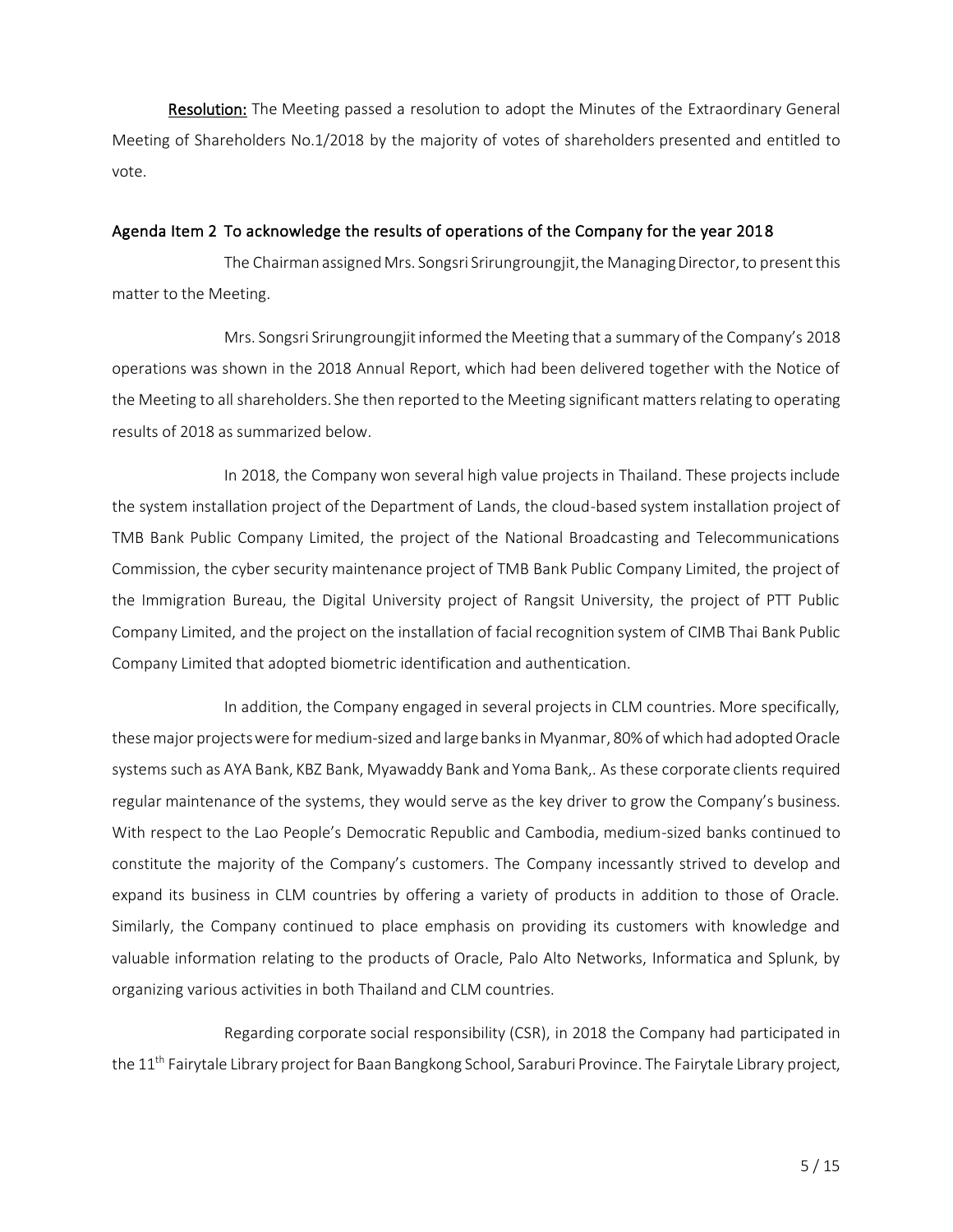initiated by Mr. Narong Intanate, the Chairman of the Company, had been operated for over 10 years with objectives to provide children in remote areas easy access to books and various sources of knowledge.

Mrs. Songsri Srirungroungjit offered an opportunity for shareholders to make inquiries or express opinions.

No shareholder had additional inquiry or opinion.

Mr. Pisit Supataradit informed the Meeting that this agenda item was for shareholders' acknowledgement, and voting was not required.

# Agenda Item 3 To consider and approve the audited financial statements for the year ended 31 December 2018

 The Chairman assigned Mr. Poj Weerasuttakorn, the Director of Accounting and Finance Department, to present this matter to the Meeting.

Mr. Poj Weerasuttakorn summarized the Company's financial performance to the Meeting, stating that the Company had revenues of 1,801 million baht and net profit of 71.79 million baht, of which 58.42 million baht represented the net profit attributable to shareholders of Vintcom Technology Public Company Limited. The Increase in revenues, when compared to last year, was primarily attributable to domestic performance and the consolidation of Q4 financial results of I-SECURE Company Limited, a subsidiary of the Company. The Company's revenues increased by 16.78% and the net profit of Vintcom Technology Public Company Limited rose by 7.53% from prior year.

Regarding key financial ratios, in 2018, the Company reported a gross margin of 15.26% of revenues from sales of goods and services; net profit margin of 3.22% of total revenue; return on equity of 14.98%; return on assets of 7.19%; book value per share of 1.37 baht; and basic earnings per share of 0.19 baht.

Pursuant to Section 112 of Public Limited Companies Act, the Company shall prepare the statement of financial position and income statement as at the Company's fiscal year end, to be proposed to the Annual General Meeting of Shareholders for approval. In that regard, the Company had prepared its 2018 financial statements for the year ended December 31, 2018, as appeared on Page 105-184 of the 2018 Annual Report that had been delivered to the shareholders together with the Notice of the Meeting. The said financial statements had been audited by the Company's auditor, Miss Marisa Tharathornbunpakul from KPMG Phoomchai Audit Limited, whereon an unqualified opinion had been rendered. In addition, the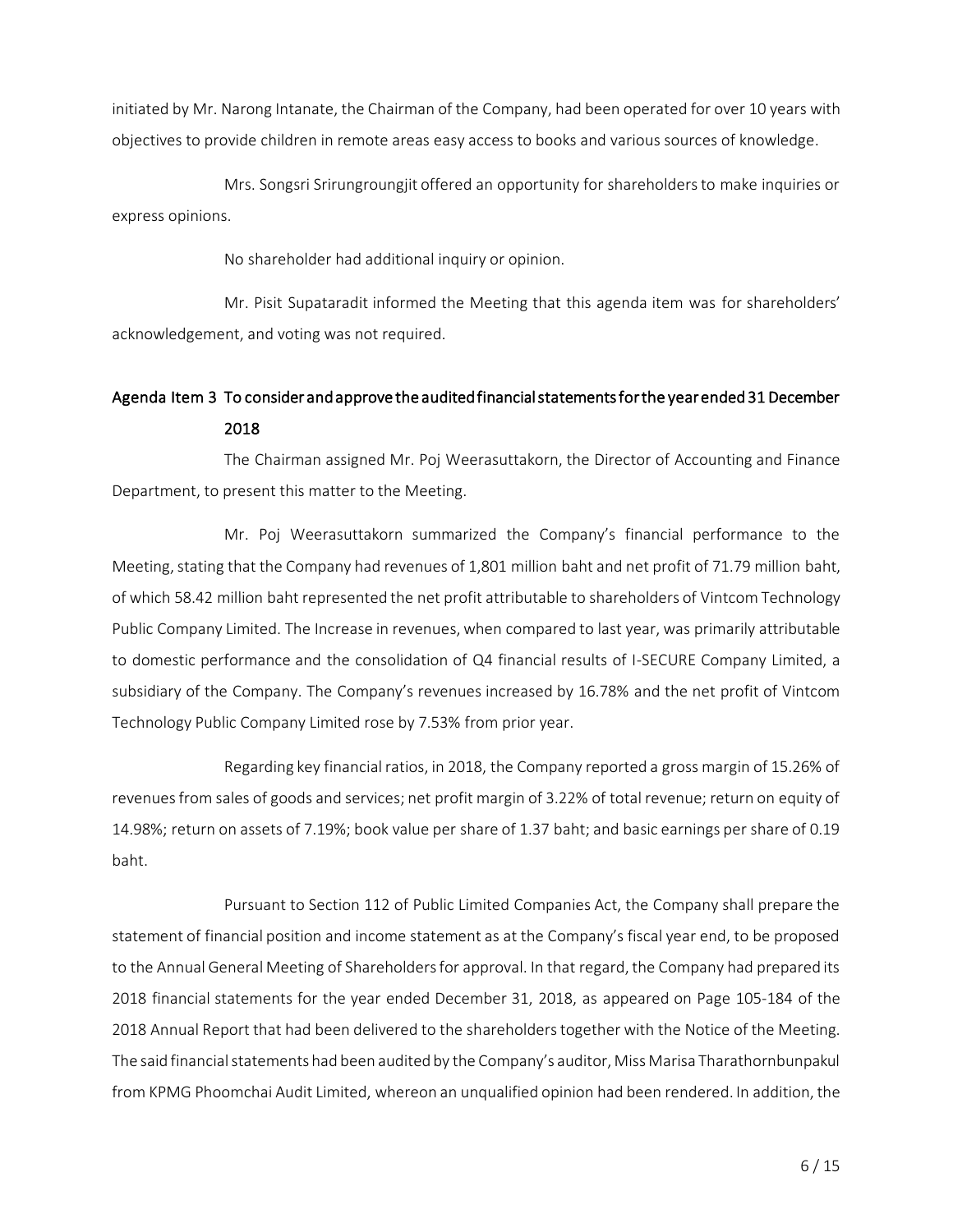financial statements had been reviewed by the Company's Audit Committee and approved by the Board of Directors. Thus, it was deemed appropriate to propose to the Meeting for consideration and approval of the Company's 2018 financial statements.

Mr. Poj Weerasuttakorn offered an opportunity for shareholders to submit inquiries or express opinions.

Miss Jedsadacharn Kaewchada, the proxy of the Thai Investors Association, inquired the Company about the directions or operational strategies envisioned by the Board of Directors for this year or next year, as well as the Company's policy or tendency to participate in the anti-corruption project of Thai Institute of Directors, namely Thailand's Private Sector Collective Action Coalition Against Corruption (CAC).

Mrs. Songsri Srirungroungjit stated that the gross profit margin for IT businesses had been declining but this trend was recognized this trend and the Company focused on service businesses that could generate much more profits for the Company, as reflected by the Company's establishment of vServePlus in 2016 and the acquisition of I-SECURE in 2018. Besides, the Company had begun to diversify its products and services to become less reliant on Oracle. These should improve profitability of the Company in alignment with business growth.

Apart from being the leading distributor of IT products in Thailand, the Company placed great emphasis on provision of cybersecurity solutions to various organizations, especially financial institutions. The products of Splunk, Palo Alto Networks and Yitu that were distributed by the Company provided a perfect compliment to cybersecurity solutions. The market demand for cybersecurity products and services should increase with the growth of IT businesses.

In addition to the domestic market, the Company had also emphasized markets in CLM countries that consequently enhanced the Company's financial performance. Despite the increase in investment in CLM countries, the Company strongly believed that this CLM expansion should provide a stable source of income in the long term.

The Chairman assigned Mr. Sopon Punyaratabandhu to present to the Meeting about the Company's policy in respect of Thailand's Private Sector Collective Action Coalition Against Corruption (CAC) of Thai Institute of Directors.

Mr. Sopon Punyaratabandhu stated that the Company had implemented a clear and strict anti-corruption policy. As a distributor of IT products of leading multinational IT vendors such as Oracle,

7 / 15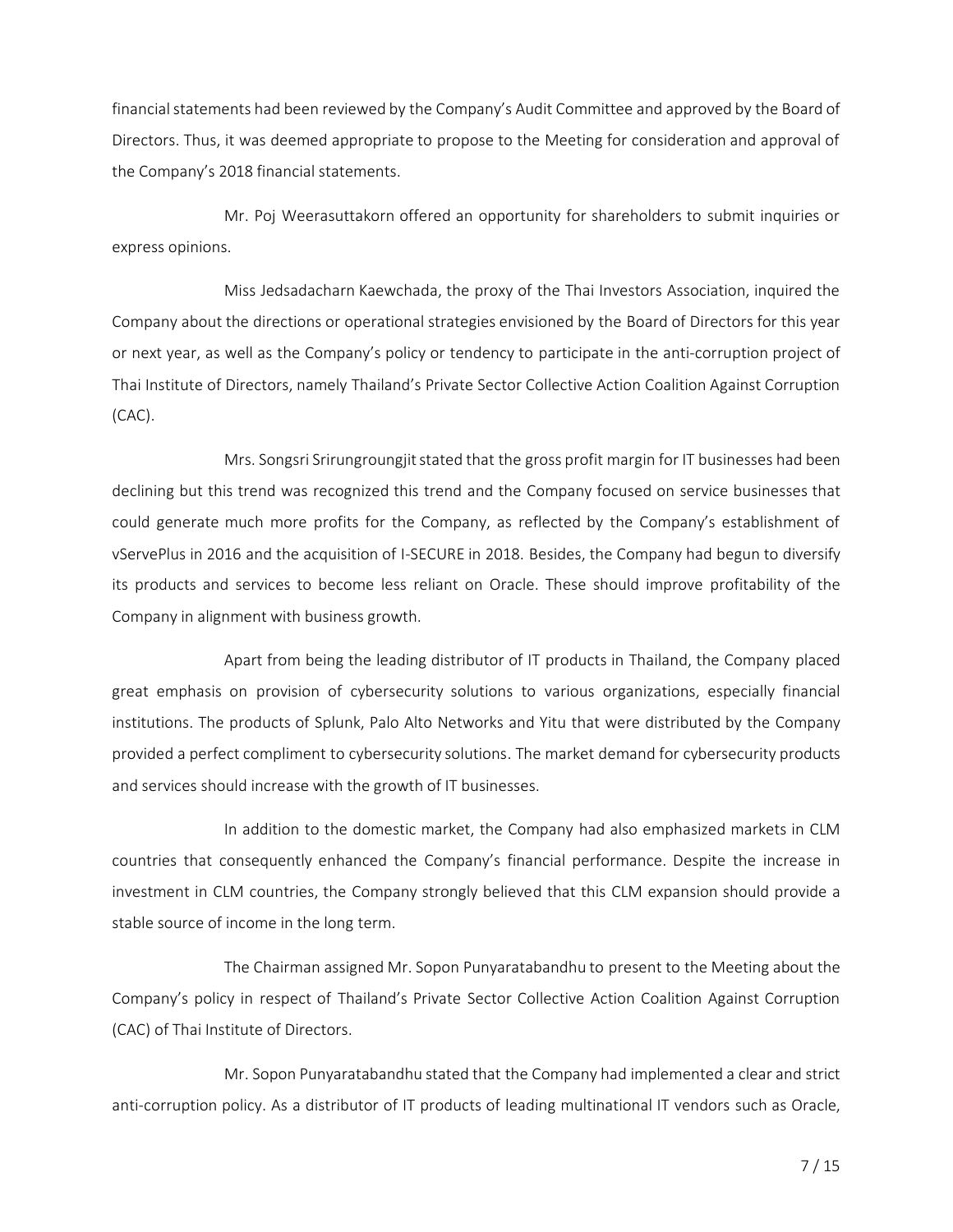Palo Alto Networks and Splunk, the Company must observe and follow the vendors' anti-corruption policies that were in compliance with the laws such as Foreign Corrupt Practices Act (FCPA) of the United States. Non-compliance with with these policies could lead to termination of distributorship by those vendors. In addition, since the Company's products are mainly sold to resellers or system integrators, the Company was not directly involved with end-users' procurement, hence anti-corruption should not be of direct any concerns. Moreover, the Board of Directors perceived that participation in Thailand's Private Sector Collective Action Coalition Against Corruption (CAC) of Thai Institute of Directors could result in substantial expenses that could be significant for a small MAI-listed company like the Company.

No shareholder had an inquiry or opinion.

Mr. Pisit Supataradit then informed the Meeting that the resolution for this agenda item must be passed by the majority of votes of shareholders presented and entitled to vote. The shareholders who would disapprove or abstain from voting on this agenda item were requested to cast their votes by marking the ballots with their signatures affixed thereto, then to raise hands and submit their ballots to the Company's officers.

| <b>Shareholders</b> | Number of Votes<br>$(1 \text{Share} = 1 \text{Vote})$ | Percentage of Total Number of<br><b>Shares of Shareholders</b><br>Presented and Voted |
|---------------------|-------------------------------------------------------|---------------------------------------------------------------------------------------|
| Approved            | 221,579,901                                           | 100                                                                                   |
| Disapproved         |                                                       |                                                                                       |
| Abstained           | -                                                     |                                                                                       |
| Void                |                                                       |                                                                                       |
| Total               | 221,579,901                                           | 10C                                                                                   |

The Meeting considered the agenda item and voted as follows:

Resolution: The Meeting passed a resolution to approve the Company's 2018 financial statements by the majority of votes of shareholders presented and entitled to vote.

# Agenda Item 4 To consider and approve the appointment of the directors to replace the directors who will be retired by rotation

The Chairman assigned Mr. Thanapol Narasetsataporn, the Company Secretary, to present this matter to the Meeting.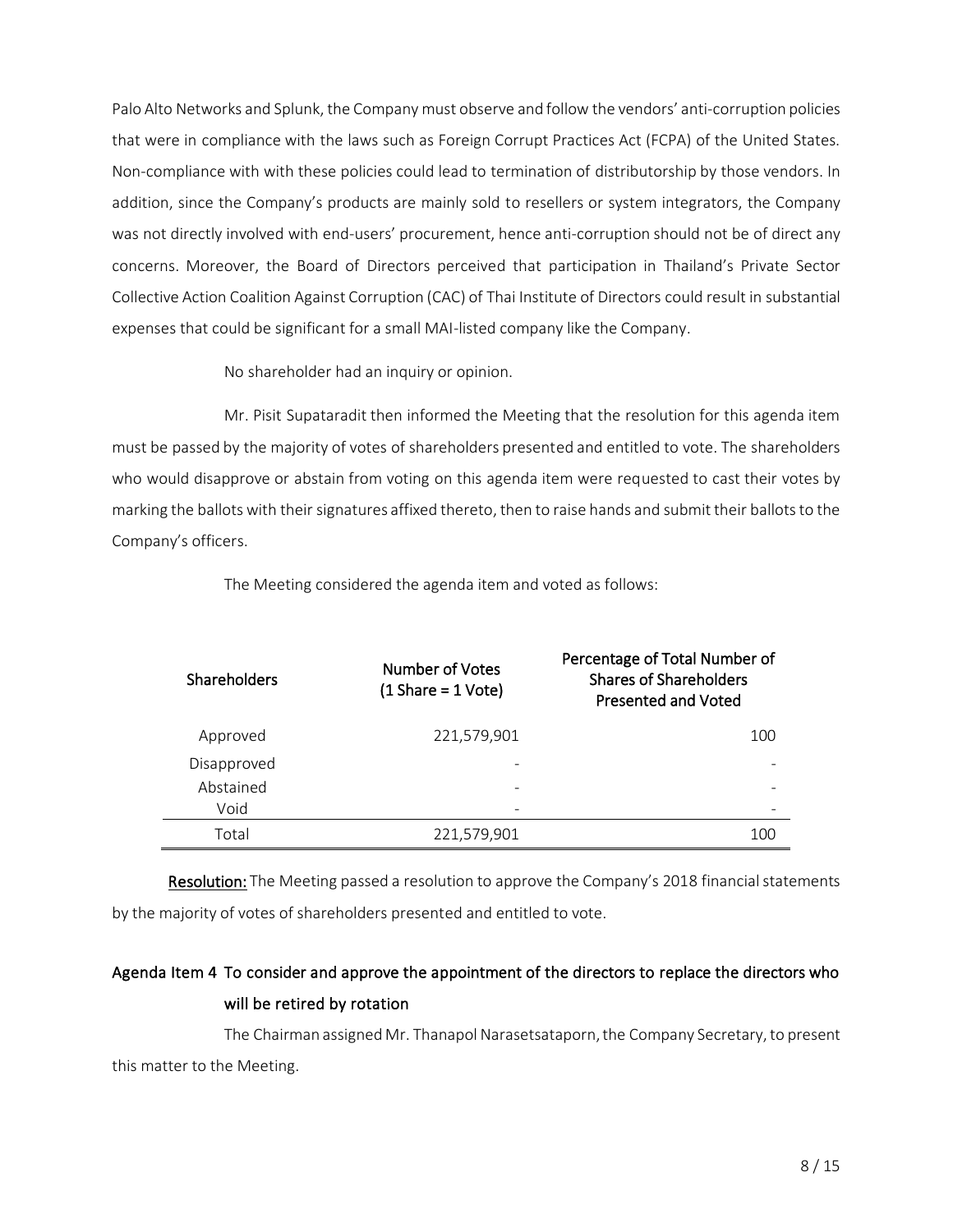Mr. Thanapol Narasetsataporn then informed the Meeting that, pursuant to Section 71 of the Public Limited Companies Act and Clause 16 of the Company's Articles of Association, one-third of the directors must retire from office at each Annual General Meeting of Shareholders. If the number of directors so retire was not a multiple of three, then the number nearest to one-third must retire from office. Meanwhile, the retiring directors might be re-elected to hold office. In the first and second years following incorporation, directors who were due to retire shall be drawn by lots, and in the subsequent years, would be those who had been holding office longest. As this Meeting was the second Annual General Meeting of Shareholders after the Company was converted into a public limited company, the directors who were due to retire according to the drawing of lots were as follows:

- 1. Mr. Sopon Punyaratabandhu Director
- 2. Mr. Punn Kasemsup Independent Director
- 3. Mr. Kriengkrai Boonlert-u-thai Independent Director and Member of the Audit Committee

The Company, in accordance with the rules and procedures on the Company's website and the Stock Exchange of Thailand's electronics channel, had invited shareholders to nominate during a period from November 21, 2018 to January 21, 2019 persons suitable to be consider, at the 2019 Annual General Meeting of Shareholders, for appointment as directors of the Company. However, the Company did not receive any proposals pertaining to that matter.

The Board of Directors, excluding the retiring directors who were regarded as interested parties in this agenda item, considered that the three aforementioned directors were competent, and experienced, therefore should be able to contribute substantially to the Company's operations, and they were qualified and free of any prohibited characteristics as prescribed by applicable laws. Accordingly, it was deemed appropriate to propose to the Meeting for consideration to re-elect them to hold office for another term.

Profiles of the aforementioned three directors as shown at Attachment 3 had been delivered to all shareholders together with the Notice of the Meeting.

The Chairman offered an opportunity for shareholders to make inquiries or express opinions.

No shareholder submitted an inquiry or opinion.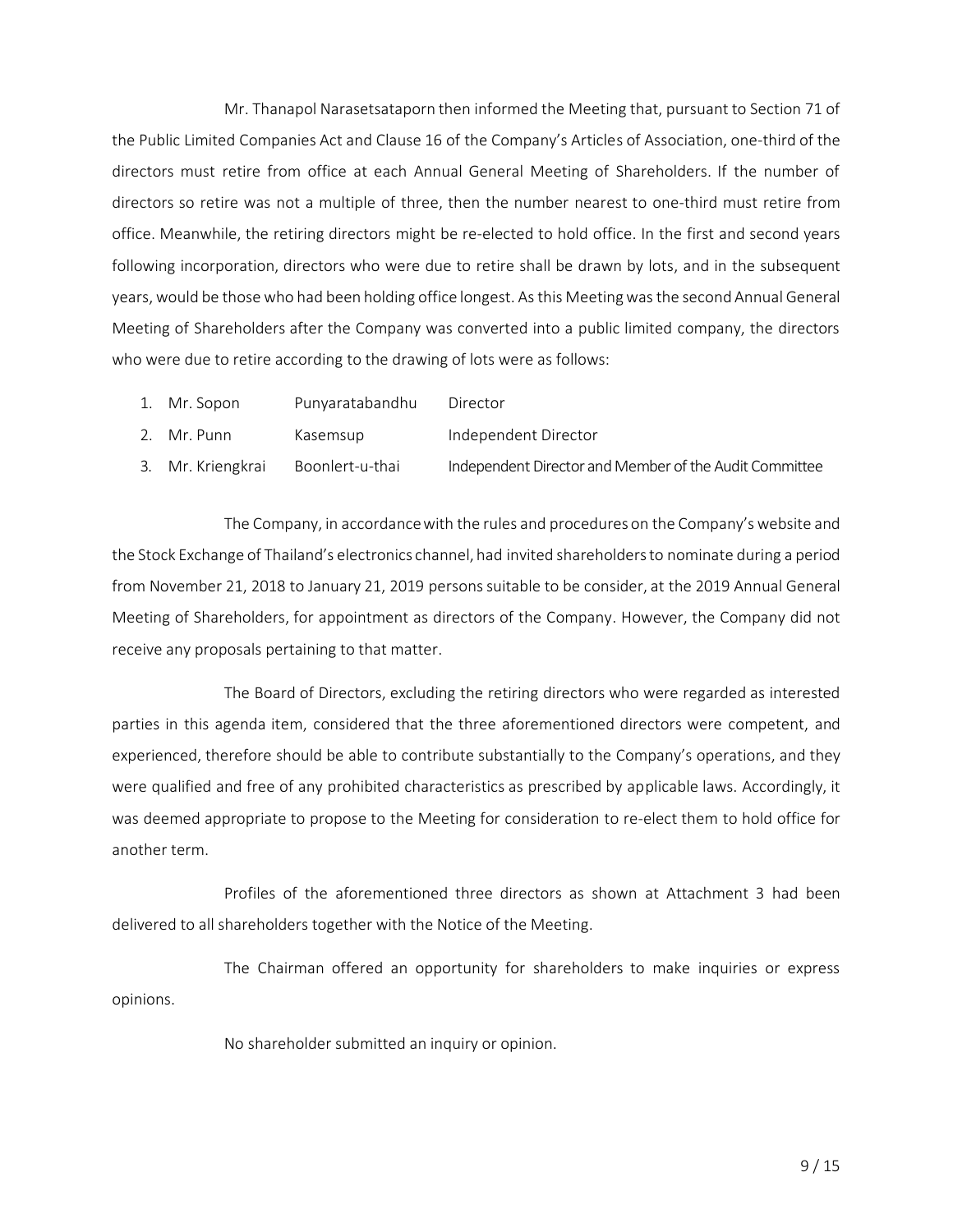Mr. Pisit Supataradit then informed the Meeting that the resolution for this agenda item must be passed by the majority votes of shareholders presented and entitled to vote; and in order to comply with the principles of good corporate governance, the nominated directors would be considered on an individual basis. Moreover, to enable shareholders to consider the qualifications of each director at their best discretion and to ensure transparency in the election of directors, all shareholders were requested to mark, sign, and submit their ballots to the Company's officer, regardless of whether the approval, disapproval, or abstention votes were cast.

The Meeting considered the agenda item and voted to elect the directors on an individual basis, as follows:

| <b>Shareholders</b> | Number of Votes<br>$(1 \text{Share} = 1 \text{Vote})$ | Percentage of Total Number of<br><b>Shares of Shareholders</b><br>Presented and Voted |
|---------------------|-------------------------------------------------------|---------------------------------------------------------------------------------------|
| Approved            | 221,579,901                                           | 100                                                                                   |
| Disapproved         |                                                       |                                                                                       |
| Abstained           |                                                       |                                                                                       |
| Void                |                                                       |                                                                                       |
| Total               | 221,579,901                                           | 100                                                                                   |

1. Mr. Sopon Punyaratabandhu Director

#### 2. Mr. Punn Kasemsup Independent Director

| <b>Shareholders</b> | Number of Votes<br>$(1 \text{Share} = 1 \text{Vote})$ | Percentage of Total Number of<br><b>Shares of Shareholders</b><br>Presented and Voted |
|---------------------|-------------------------------------------------------|---------------------------------------------------------------------------------------|
| Approved            | 221,579,901                                           | 100                                                                                   |
| Disapproved         |                                                       |                                                                                       |
| Abstained           |                                                       |                                                                                       |
| Void                |                                                       |                                                                                       |
| Total               | 221,579,901                                           | 100                                                                                   |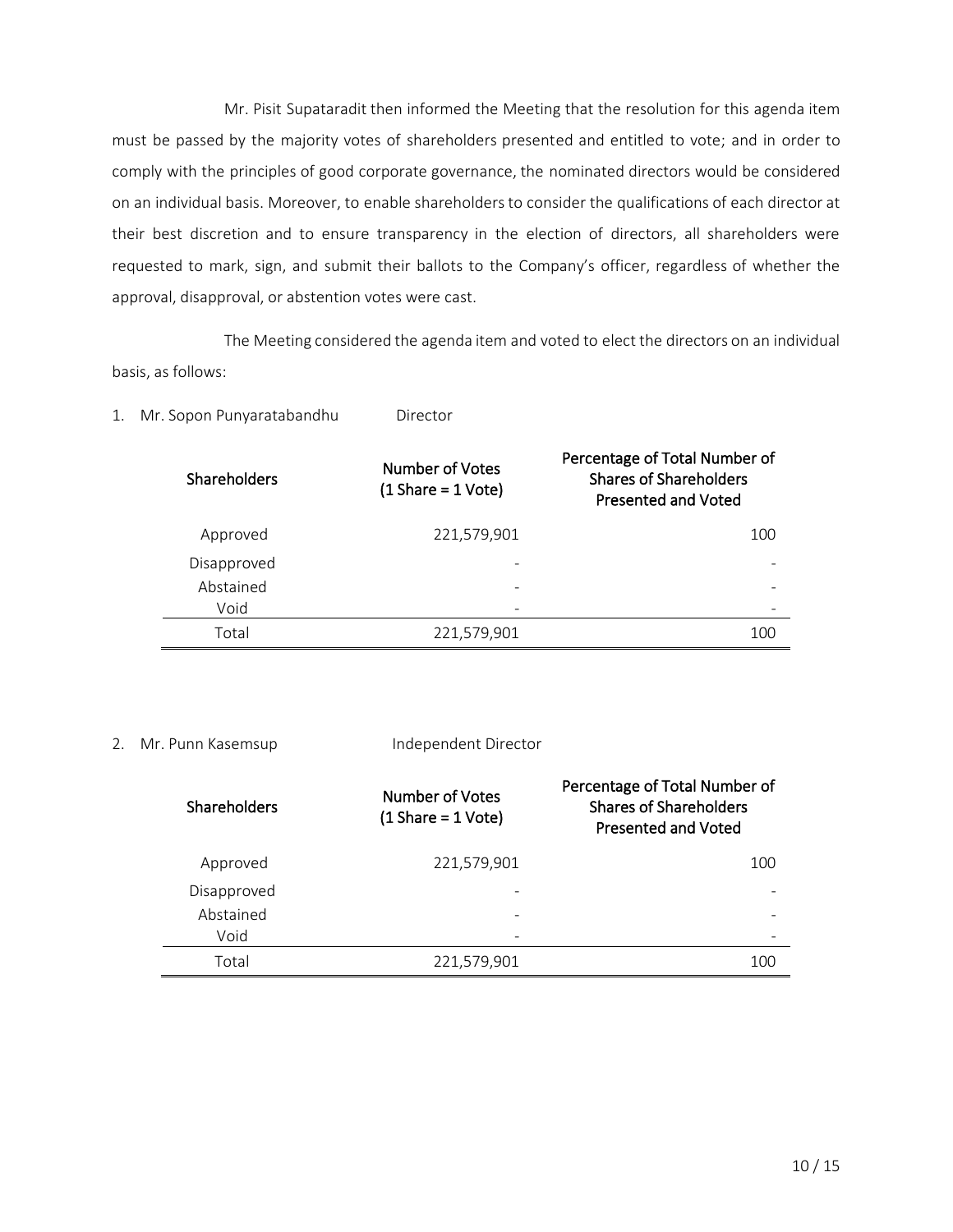| Shareholders | Number of Votes<br>$(1 \text{Share} = 1 \text{Vote})$ | Percentage of Total Number of<br><b>Shares of Shareholders</b><br><b>Presented and Voted</b> |
|--------------|-------------------------------------------------------|----------------------------------------------------------------------------------------------|
| Approved     | 221,579,901                                           | 100                                                                                          |
| Disapproved  |                                                       |                                                                                              |
| Abstained    |                                                       |                                                                                              |
| Void         |                                                       |                                                                                              |
| Total        | 221,579,901                                           | 100                                                                                          |

Resolution: The Meeting passed a resolution to re-elect the retiring directors to hold office for another term by the majority of votes of shareholders presented and entitled to vote.

# Agenda Item 5 To consider and approve the directors' remuneration

The Chairman assigned Mr. Sopon Punyaratabandhu, the Director, to present this matter to the Meeting.

Mr. Sopon Punyaratabandhu informed the Meeting that, pursuant to Section 90 of the Public Limited Companies Act and Clause 22 of the Company's Articles of Association, directors could receive remuneration from the Company in the form of bonus, meeting allowance, or other forms of compensation as determined by the Shareholders' Meeting. After having considered various factors, it was deemed appropriate to propose to the Meeting for approval of the directors' remuneration, as detailed below.

| Proposal                                 | <b>Existing Rate</b> | <b>Proposed Rate</b> |
|------------------------------------------|----------------------|----------------------|
| Board of Director's Monthly Remuneration |                      |                      |
| - Chairman                               | 15,000               | Remained the same    |
| - Chairman of the Audit Committee        | 15,000               | 20,000               |
| - Directors                              | 15,000               | Remained the same    |
| <b>Meeting Allowance</b>                 |                      |                      |
| - Chairman                               | 15,000               | Remained the same    |
| - Chairman of the Audit Committee        | 15,000               | 20,000               |
| - Directors                              | 15,000               | Remained the same    |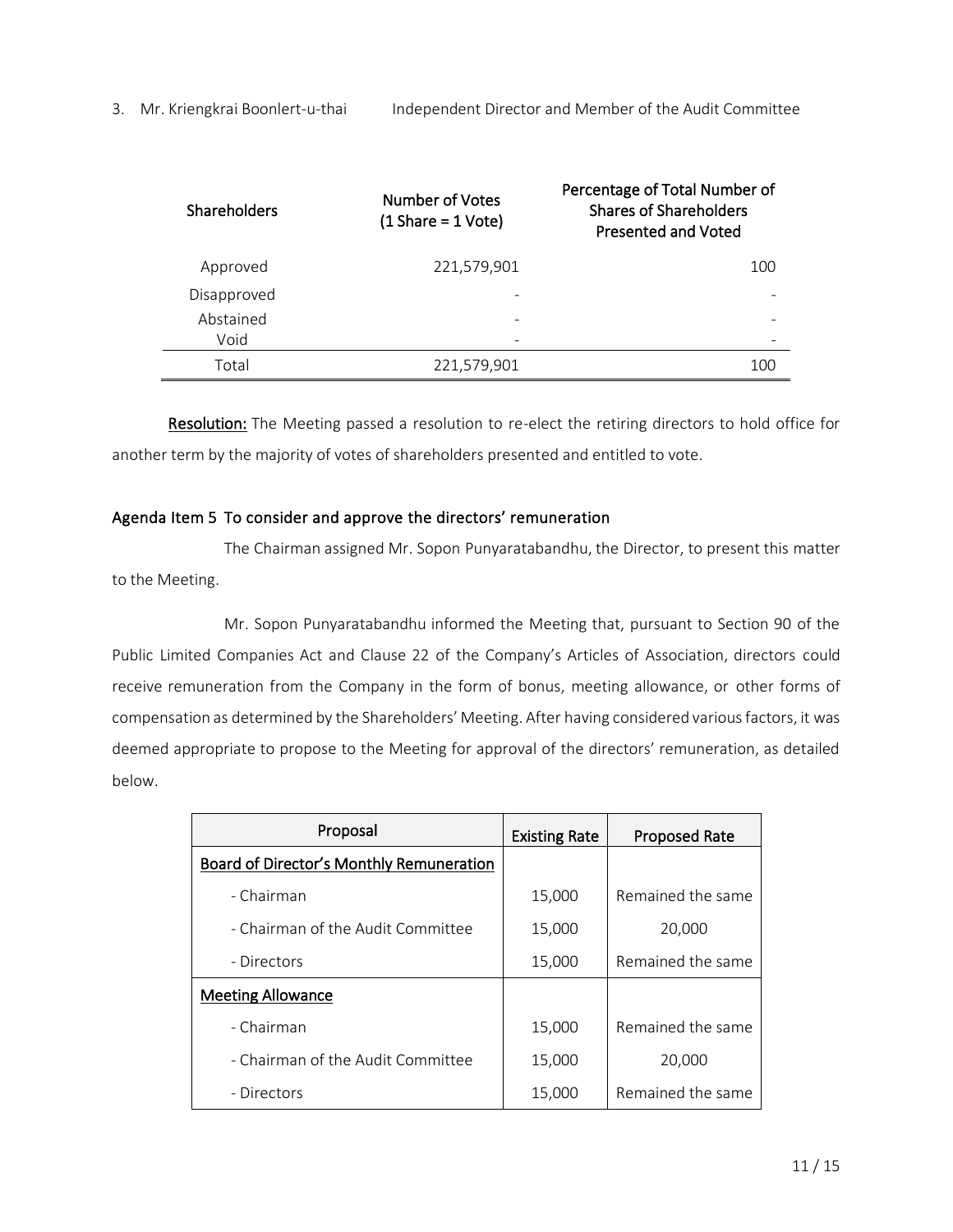In determination of the above remuneration, the Board of Directors had considered the responsibility and performance of the Board of Directors and comparative data based on the survey results of the Thai Institute of Directors (IOD).

Mr. Sopon Punyaratabandhu offered an opportunity for shareholders to make inquiries or express opinions.

No shareholder submitted an inquiry or opinion.

Mr. Pisit Supataradit then informed the Meeting that the resolution for this agenda item must be passed by the votes of no less than two-thirds of all shareholders presented and entitled to vote. The shareholders who disapproved of or abstained from voting on this agenda item were requested to cast their votes by marking the ballots with their signatures being affixed thereto. The foregoing shareholders were then requested to raise hands and submit their ballots to the Company's officer.

| Shareholders | <b>Number of Votes</b><br>$(1 \text{Share} = 1 \text{Vote})$ | Percentage of Total Number of<br><b>Shares of Shareholders</b><br><b>Presented and Voted</b> |
|--------------|--------------------------------------------------------------|----------------------------------------------------------------------------------------------|
| Approved     | 225,079,901                                                  | 100                                                                                          |
| Disapproved  |                                                              |                                                                                              |
| Abstained    |                                                              |                                                                                              |
| Void         |                                                              |                                                                                              |
| Total        | 225,079,901                                                  | 100                                                                                          |

The Meeting considered the agenda item and voted as follows:

Remark: While this agenda item was being considered, 1 additional shareholder, representing a total of 3,500,000 shares, attended the Meeting.

Resolution: The Meeting passed a resolution to approve the directors' remuneration by the votes of no less than two-thirds of all shareholders presented and entitled to vote.

# Agenda Item 6 To consider and approve the appointment of auditor and determination of auditor's remuneration for the year 2019

The Chairman assigned Mr. Sanpat Sopon, the Independent Director and Chairman of the Audit Committee, to present this matter to the Meeting.

Mr. Sanpat Sopon informed the Meeting that, pursuant to Section 120 of the Public Limited Companies Act, the Annual General Meeting of Shareholders would appoint the Company's auditor and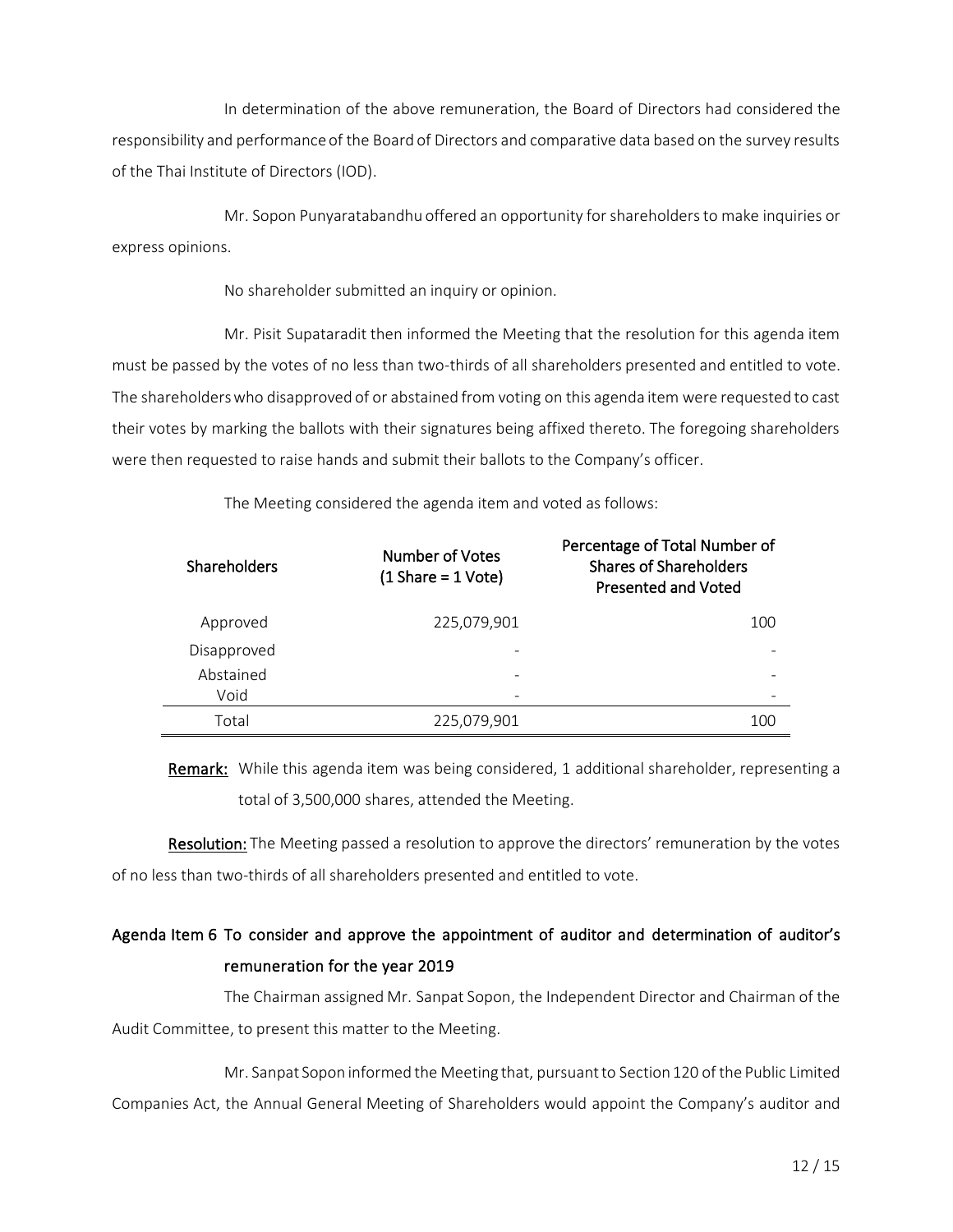determine the audit fees each year, whereby the retiring auditor might be re-appointed. The Board of Directors deemed that it was appropriate to propose to the Meeting for consideration and approval of the appointment of the Company's auditor from KPMG Phoomchai Audit Limited, as follows:

| 1. Miss Marisa Tharathornbunpakul | CPA License No. 5752 | and/or |
|-----------------------------------|----------------------|--------|
| 2. Mr. Banthit Tangpakorn         | CPA License No. 8509 | and/or |

3. Miss Orawan Sirirattanawong CPA License No. 3757

The Meeting was further proposed to consider and approve the Company's audit fees for the fiscal year ending December 31, 2019, as follows:

| Annual audit fee for the year ending December 31, 2019         | 1,850,000 Baht |  |
|----------------------------------------------------------------|----------------|--|
| Quarterly audit fee for three quarters                         | 600.000 Baht   |  |
| (Ending March 31, 2019, June 30, 2019, and September 30, 2019) |                |  |

Total fees 2,450,000 Baht

KPMG Phoomchai Audit Limited was a firm with good performance standards and professional expertise, and approved by the Securities and Exchange Commission of Thailand. Moreover, the nominated auditors were highly competent and experienced with, and were not the shareholders of, the Company or had no relationships with or interests in the Company, its subsidiary, executives, major shareholders, or related parties which could affect their independence in performing duties.

Mr. Sanpat Sopon offered an opportunity for shareholders to make inquiries or express opinions.

No shareholder submitted an inquiry or opinion.

Mr. Pisit Supataradit then informed the Meeting that the resolution for this agenda item must be passed by the majority of votes of shareholders present and entitled to vote. The shareholders who disapproved of or abstained from voting on this agenda item were requested to cast their votes by marking the ballots with their signatures being affixed thereto. The foregoing shareholders were then requested to raise hands and submit their ballots to the Company's officer.

The Meeting considered the agenda item and voted as follows: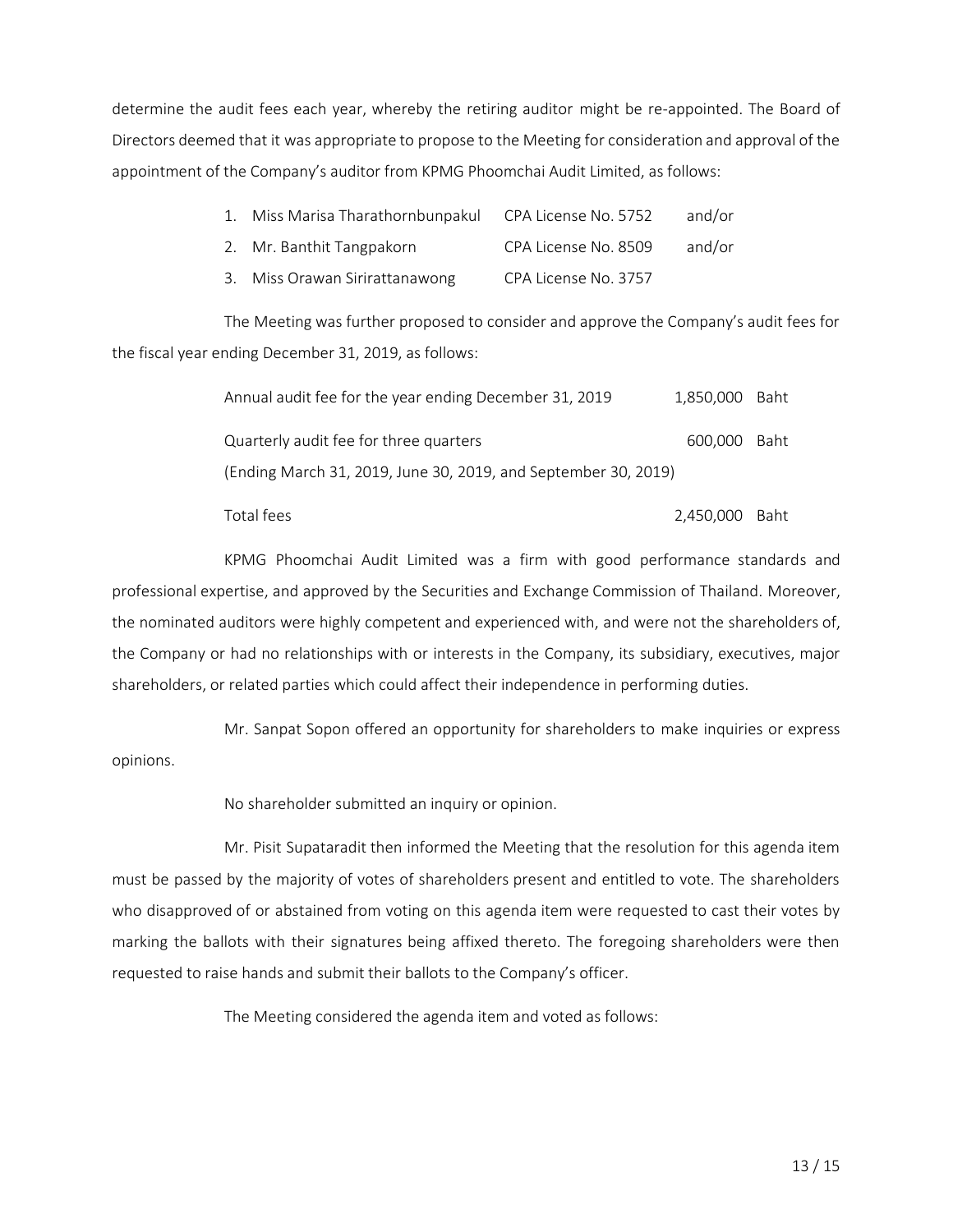| <b>Shareholders</b> | Number of Votes<br>$(1 \text{Share} = 1 \text{Vote})$ | Percentage of Total Number of<br><b>Shares of Shareholders</b><br><b>Presented and Voted</b> |
|---------------------|-------------------------------------------------------|----------------------------------------------------------------------------------------------|
| Approved            | 225,079,901                                           | 100                                                                                          |
| Disapproved         |                                                       |                                                                                              |
| Abstained           |                                                       |                                                                                              |
| Void                |                                                       |                                                                                              |
| Total               | 225,079,901                                           | 100                                                                                          |

Resolution:The Meeting passed a resolution to approve the appointment of the Company's auditor and the determination of the audit fees for the year 2019 by the majority of votes of shareholders presented and entitled to vote.

#### Agenda Item 7 To consider and approve the 2018 dividend payment and appropriation of legal reserve

The Chairman assigned Mr. Sopon Punyaratabandhu, the Director, to present this matter to the Meeting.

Mr. Sopon Punyaratabandhu informed the Meeting that, according to the Company's dividend policy, the dividend payment would not be less than 50% of the net profit after deducting income taxes and provisions based on the Company's separate financial statements. Moreover, pursuant to Section 116 of the Public Limited Companies Act and Clause 45 of the Company's Articles of Association, the Company must allocate no less than 5% of its annual net profit less accumulated deficit brought forward (if any) to a legal reserve until such reserve reached 10% of the registered capital. Accordingly, it was deemed appropriate to propose to the Meeting for consideration and approval of the 2018 dividend payment and appropriation of legal reserve as detailed below.

The dividend should be paid to the shareholders at the rate of Baht 0.12 per share, or equivalent to Baht 36,000,000, giving dividend payout ratio at 61.50% of net profit per the separated financial statements. The record date for the shareholders for rights to receive dividend was March 14, 2019, and the dividend payment date would be on May 13, 2019

The Company's legal reserve had already reached 10% of its authorized capital, therefore appropriation to legal reserve is no longer required.

Mr. Sopon Punyaratabandhu offered an opportunity for shareholders to make inquiries or express opinions.